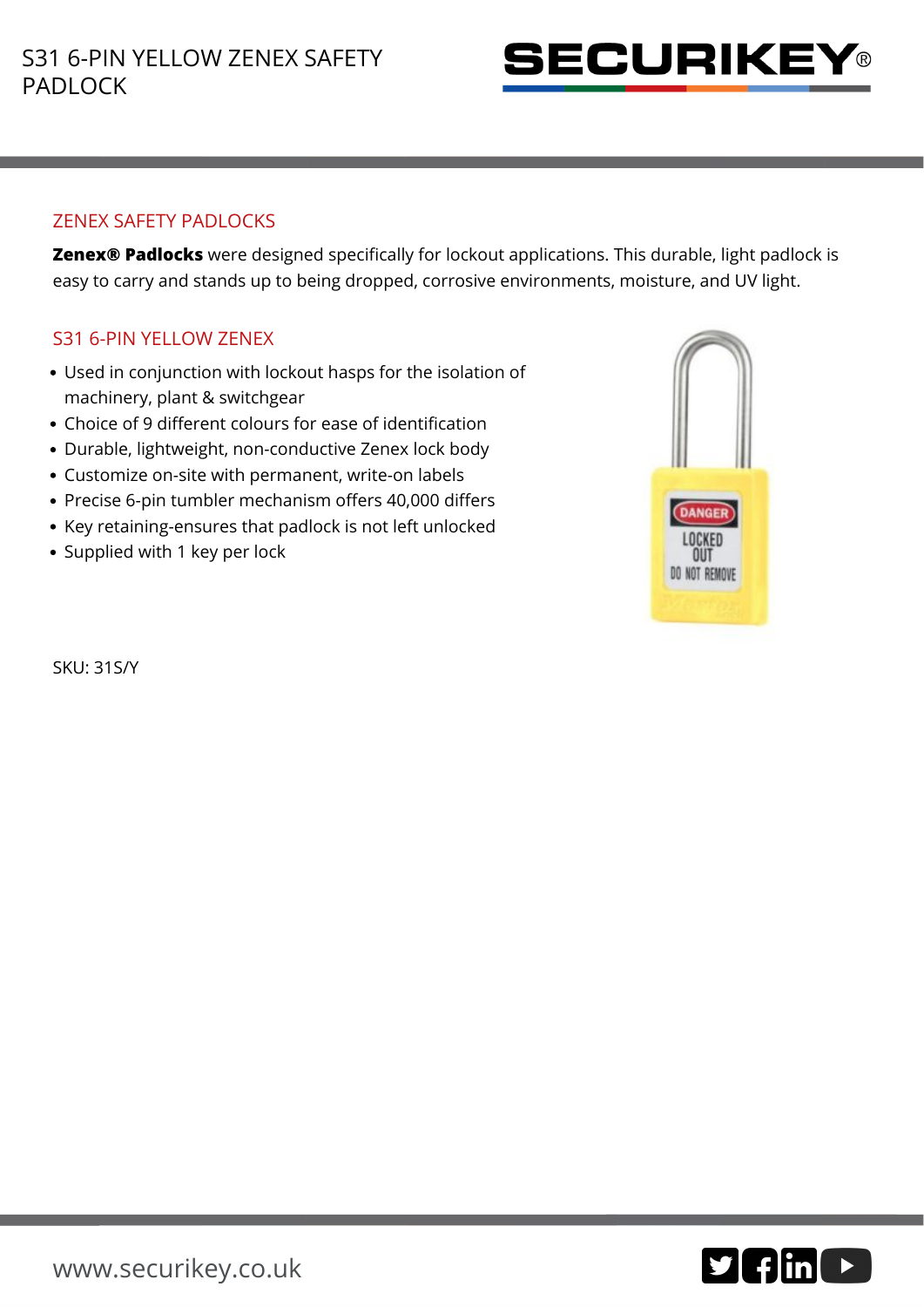

## ADDITIONAL INFORMATION

| Weight                                        | 0.095 kg          |
|-----------------------------------------------|-------------------|
| <b>Dimensions</b>                             | 35 (W) mm         |
| <b>Shackle Diameter</b>                       | 4.7 <sub>mm</sub> |
| <b>Horizontal Shackle</b><br><b>Clearance</b> | 16mm              |
| <b>Vertical Shackle</b><br><b>Clearance</b>   | 38mm              |
| <b>Body Width</b>                             | 35mm              |

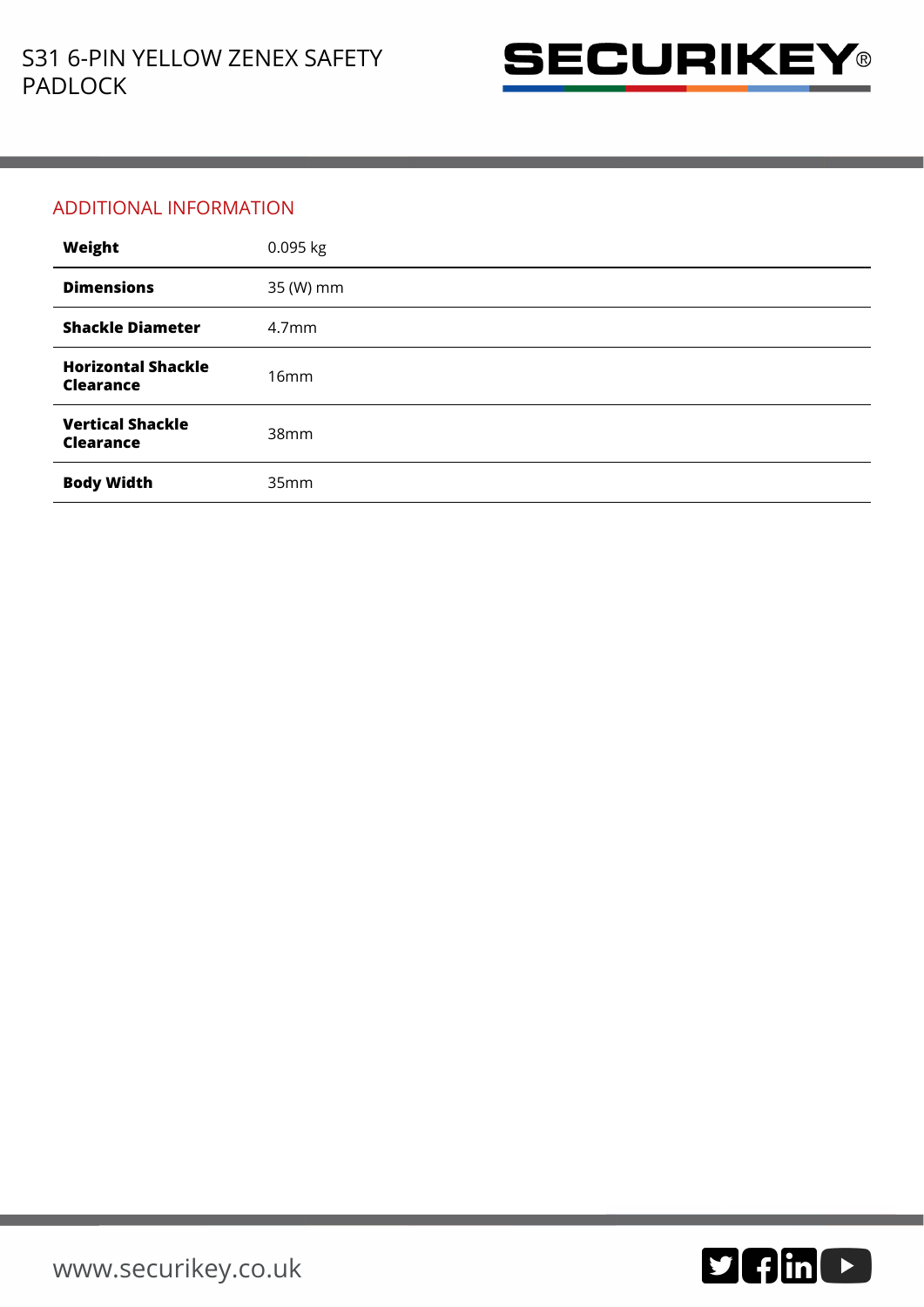

## S31 6-PIN YELLOW ZENEX SAFETY PADLOCK IMAGES



S31 Safety Padlock Colour Variations